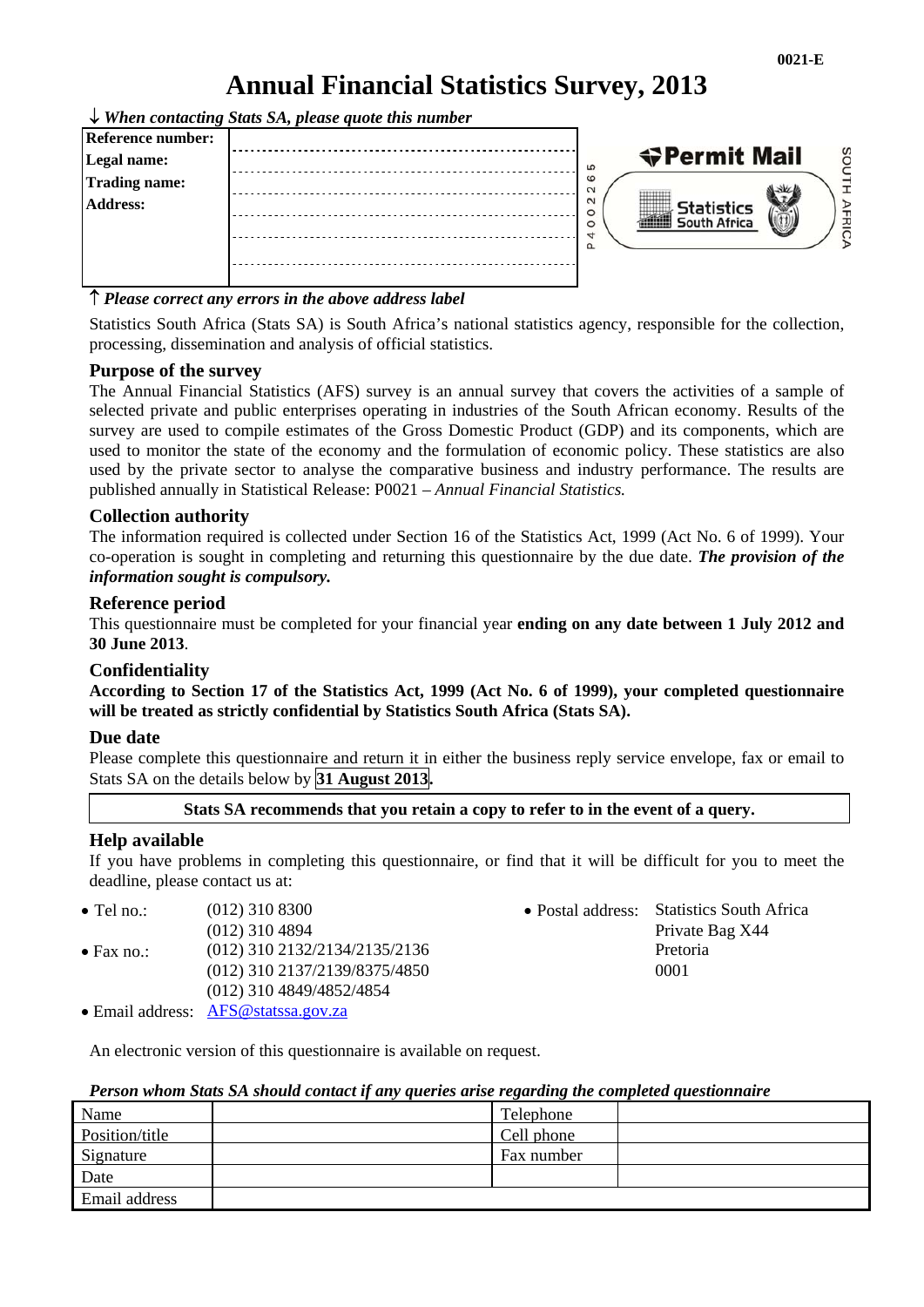# **Please note:**

- All figures should exclude value added tax (VAT).
- Only the South African-based activities of the enterprise shown on the label should be included on the questionnaire.
- Information reported in this questionnaire should comply with the South African Generally Accepted Accounting Practice (SA GAAP) and/or International Financial Reporting Standards (IFRS).
- Estimates will be accepted in the absence of exact or final information.
- Report all monetary values in **thousands of rand** (R'000). Where the values in your financial statements are not expressed in thousands of rand, round them off to the nearest thousand rand.
- The items listed under '**Include'** and '**Exclude'** are only examples and should not be taken as a complete list of items to be included or excluded.

#### *Definition*

An enterprise is a legal unit or a combination of legal units that includes and directly controls all functions necessary to carry out its activities

### **Part 1 - General information**

#### 1. **Please mark the appropriate box**

#### **1.1 Indicate your type of ownership or type of organisation**

| 1.3 Indicate new VAT number(s) in use since 1 January 2011 |  |
|------------------------------------------------------------|--|
|                                                            |  |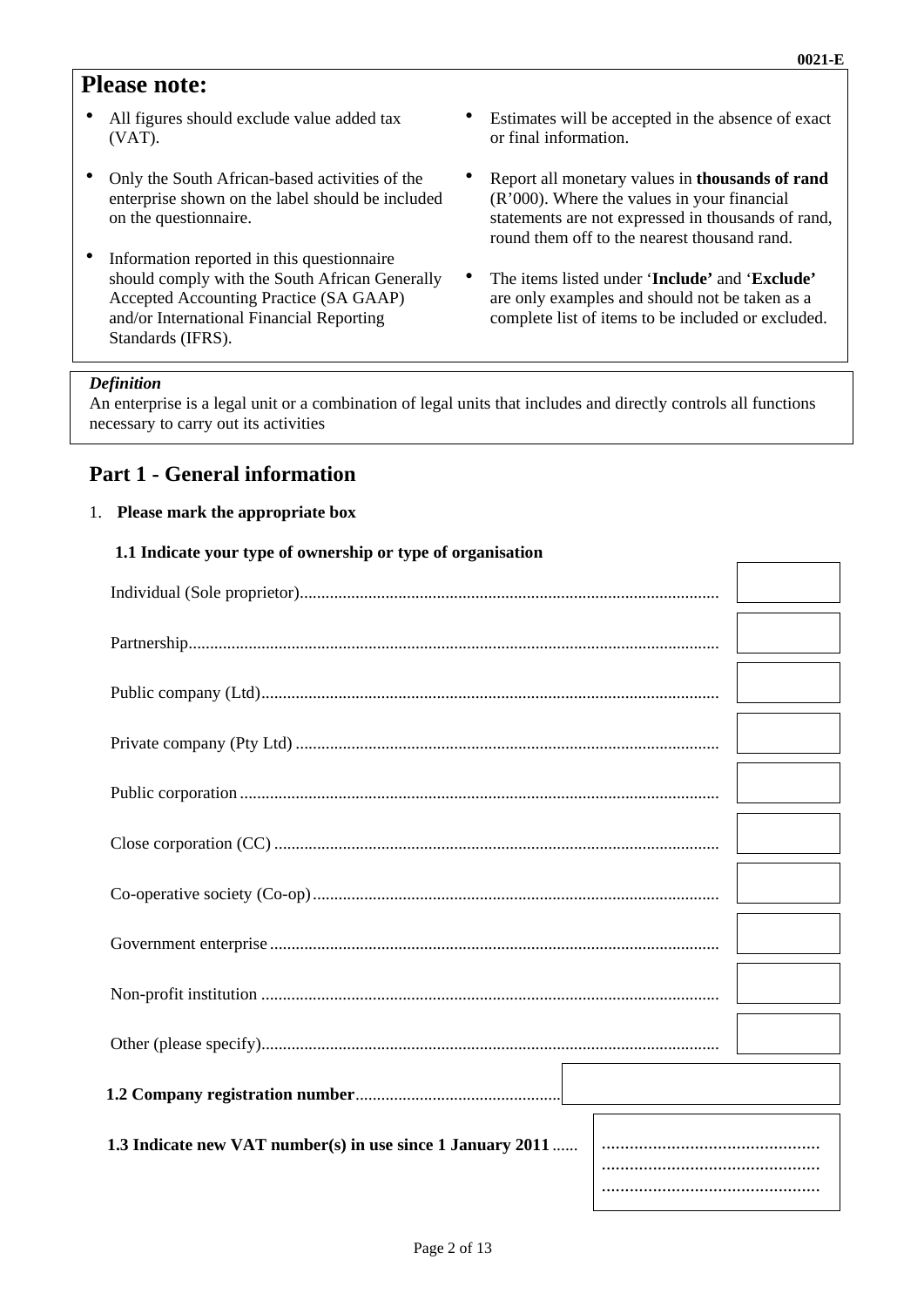#### 2. **Number of persons working for this enterprise during the last pay period**

#### *Include*

- Persons paid a retainer, wage or salary.
- Managerial and executive employees.
- Full-time and part-time employees.
- Permanent, temporary and casual employees.
- Employees absent on paid or prepaid leave.
- Employees on workers' compensation who continue to be paid through the payroll.

#### *Exclude*

- Self-employed persons such as consultants, contractors and subcontractors.
- Non-salaried directors.
- Persons paid by commission only.
- Employees based in South Africa, but paid from abroad.

| 2.1 Working proprietors/working partners of unincorporated businesses |        |
|-----------------------------------------------------------------------|--------|
|                                                                       |        |
|                                                                       | Vumber |
|                                                                       |        |
|                                                                       |        |
|                                                                       |        |
|                                                                       |        |
|                                                                       |        |

# **Part 2 – Industrial classification of the enterprise**

3. **Describe the main activity, as well as any secondary activities from which the enterprise derives its income.** 

#### *Note*

Describe the main and secondary activities as clearly as possible in the appropriate block, e.g. diamond mining instead of only mining; construction of homes; wholesale or retail trade of pharmaceuticals, etc.

Main activity:

Secondary activities, including all other additional activities apart from your main activity:

#### 4. **Period covered by this questionnaire**

| <b>Note</b><br>This questionnaire must be completed for your financial year ending on any date between 1 July 2012 and<br>30 June 2013.                                                                       |  |      |    |  |
|---------------------------------------------------------------------------------------------------------------------------------------------------------------------------------------------------------------|--|------|----|--|
|                                                                                                                                                                                                               |  | From | Τò |  |
| 4.1 Indicate the period covered by this question aire                                                                                                                                                         |  |      |    |  |
| 4.2 Indicate any changes in this enterprise that<br>occurred since 1 July 2012, e.g. change of<br>financial year, takeover, merger, new location,<br>expansion, closure or change in accounting<br>practices. |  |      |    |  |

### **Part 3 - Income items**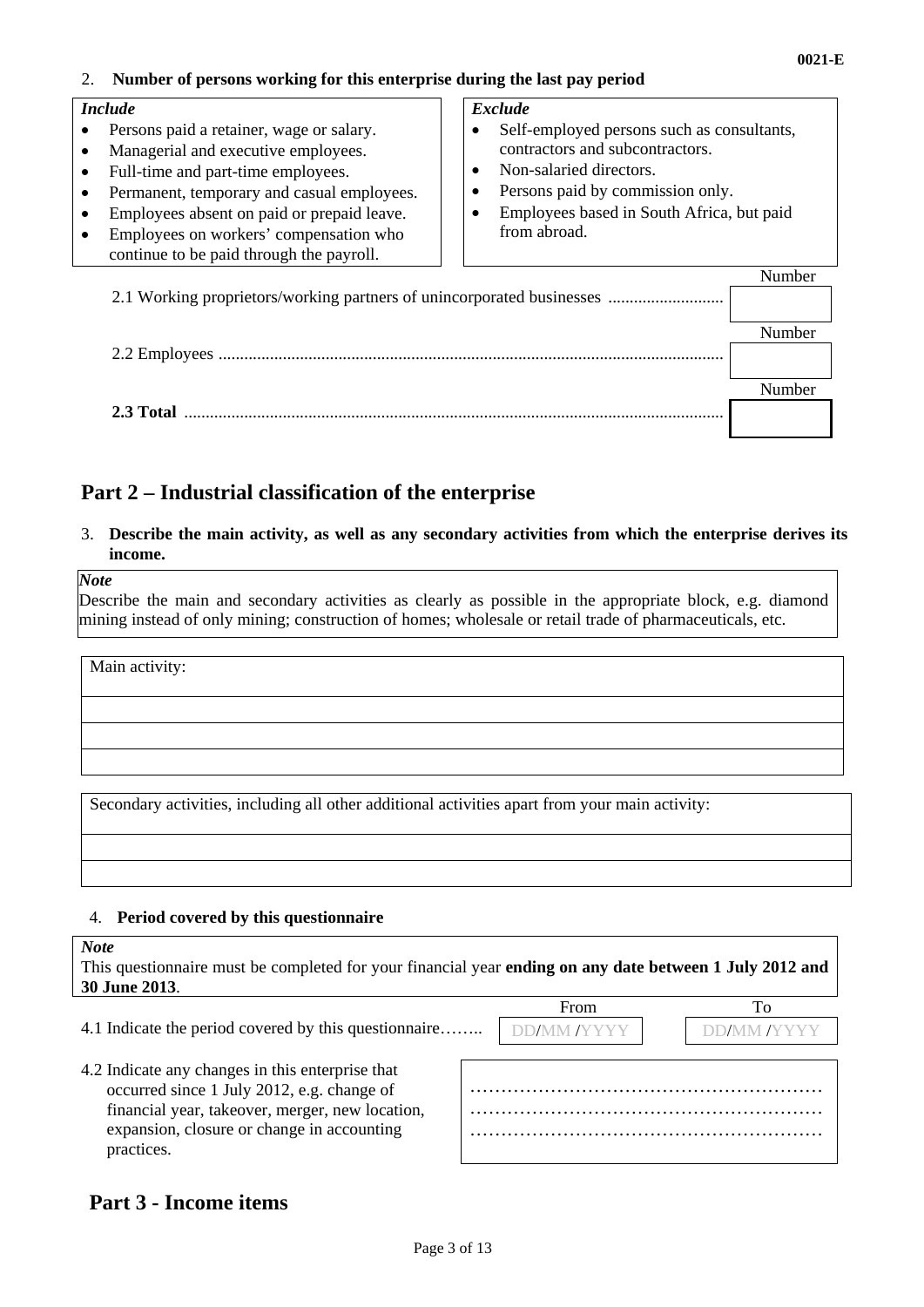|                                                                                                                                                                                                                                                                                                                                          |                                                                                                                                                                                                                         | 11 vvv |
|------------------------------------------------------------------------------------------------------------------------------------------------------------------------------------------------------------------------------------------------------------------------------------------------------------------------------------------|-------------------------------------------------------------------------------------------------------------------------------------------------------------------------------------------------------------------------|--------|
|                                                                                                                                                                                                                                                                                                                                          |                                                                                                                                                                                                                         |        |
| <b>Include</b>                                                                                                                                                                                                                                                                                                                           | <b>Exclude</b>                                                                                                                                                                                                          |        |
| Sales of goods, including export sales.<br>$\bullet$<br>For long-term contracts, include progress<br>$\bullet$<br>payments billed.<br>Customers not invoiced with separate<br>٠<br>delivery and/or installation charges.<br>Railage and transport-out.                                                                                   | Net profit or loss on disposal of<br>$\bullet$<br>property, plant and equipment and<br>intangible assets (include in<br>Questions 14 or 49).<br>Rent, leasing and hiring income<br>(include in Questions 11, 12 or 18). |        |
| Export freight charges.                                                                                                                                                                                                                                                                                                                  | Interest received (include in<br>Question 10).<br>Value added tax (VAT).                                                                                                                                                |        |
|                                                                                                                                                                                                                                                                                                                                          |                                                                                                                                                                                                                         | R'000  |
| 6.                                                                                                                                                                                                                                                                                                                                       |                                                                                                                                                                                                                         |        |
| <b>Include</b>                                                                                                                                                                                                                                                                                                                           | <b>Exclude</b>                                                                                                                                                                                                          |        |
| Income and fees received from repairs<br>٠<br>and services.<br>Contract, subcontract and commission<br>$\bullet$<br>income.<br>Income from consulting services.<br>٠<br>Management fees or charges from related<br>$\bullet$<br>and unrelated enterprises.<br>Subscription and membership fees.<br>Administrative charges received as an | Rent, leasing and hiring income<br>$\bullet$<br>(include in Questions 11, 12 or 18).<br>Interest received (include in<br>$\bullet$<br>Question 10).<br>Value added tax (VAT).                                           |        |
| agent.                                                                                                                                                                                                                                                                                                                                   |                                                                                                                                                                                                                         |        |
|                                                                                                                                                                                                                                                                                                                                          |                                                                                                                                                                                                                         | R'000  |
| 7.                                                                                                                                                                                                                                                                                                                                       |                                                                                                                                                                                                                         |        |
|                                                                                                                                                                                                                                                                                                                                          |                                                                                                                                                                                                                         | R'000  |
| 8.                                                                                                                                                                                                                                                                                                                                       | Government subsidies and incentives received (only from South African government)                                                                                                                                       |        |
|                                                                                                                                                                                                                                                                                                                                          |                                                                                                                                                                                                                         |        |
|                                                                                                                                                                                                                                                                                                                                          |                                                                                                                                                                                                                         | R'000  |
| 9. Government: Capital transfers received (only from South African government)                                                                                                                                                                                                                                                           |                                                                                                                                                                                                                         |        |
|                                                                                                                                                                                                                                                                                                                                          |                                                                                                                                                                                                                         | R'000  |
|                                                                                                                                                                                                                                                                                                                                          |                                                                                                                                                                                                                         |        |
|                                                                                                                                                                                                                                                                                                                                          |                                                                                                                                                                                                                         |        |
| <b>Include</b>                                                                                                                                                                                                                                                                                                                           | <b>Exclude</b>                                                                                                                                                                                                          |        |
| Interest from hire purchase arrangements<br>٠<br>and from loans and advances made to<br>related and unrelated enterprises.<br>Interest on finance leases.<br>٠                                                                                                                                                                           | Capital repayments received.                                                                                                                                                                                            |        |
| Earnings on discounted bills.<br>Interest from deposits in banks and non-<br>٠<br>banking financial institutions.                                                                                                                                                                                                                        |                                                                                                                                                                                                                         |        |
| Interest on decentralisation benefits.<br>Interest on debentures.<br>Interest on derivatives.                                                                                                                                                                                                                                            |                                                                                                                                                                                                                         |        |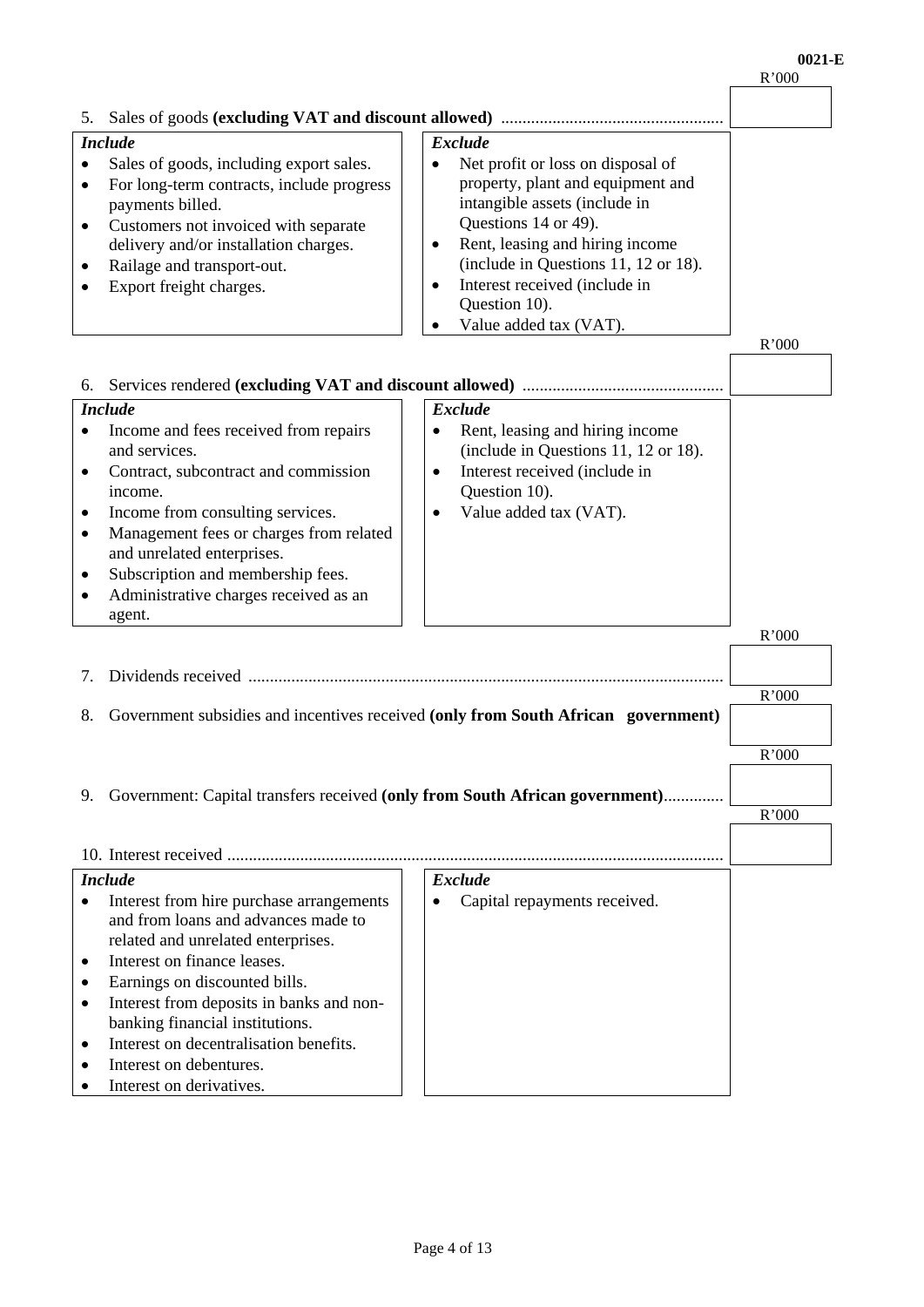#### **0021-E**

|                                                                                                                                                | R'000 |
|------------------------------------------------------------------------------------------------------------------------------------------------|-------|
| 11. Leasing and hiring of motor vehicles and other transport equipment under operating                                                         |       |
|                                                                                                                                                |       |
| <b>Exclude</b>                                                                                                                                 |       |
| Payments received under hire purchase arrangements.                                                                                            | R'000 |
|                                                                                                                                                |       |
|                                                                                                                                                |       |
| <b>Exclude</b>                                                                                                                                 |       |
| Payments received under hire purchase arrangements.                                                                                            |       |
|                                                                                                                                                | R'000 |
|                                                                                                                                                |       |
|                                                                                                                                                | R'000 |
| 14. Profit on financial and other assets: disposal of assets, realisation for cash and revaluation                                             |       |
|                                                                                                                                                |       |
| <b>Include</b>                                                                                                                                 |       |
| Net profit on share trading.<br>Bad debts recovered.                                                                                           |       |
| Other profits from capital transactions.                                                                                                       |       |
| Fair value adjustments.                                                                                                                        |       |
|                                                                                                                                                | R'000 |
| 15. Profit on financial and other liabilities: redemption, liquidation and revaluation of                                                      |       |
|                                                                                                                                                | R'000 |
| 16. Profit on foreign exchange as a result of variations in foreign exchange rates or                                                          |       |
|                                                                                                                                                | R'000 |
|                                                                                                                                                |       |
|                                                                                                                                                |       |
|                                                                                                                                                | R'000 |
| 18. Rental and leasing of land, buildings and other structures under operating leases                                                          |       |
|                                                                                                                                                | R'000 |
|                                                                                                                                                |       |
|                                                                                                                                                | R'000 |
| 20. Royalties, franchise fees, copyright, trade names, trade marks and patent rights                                                           |       |
|                                                                                                                                                |       |
| <b>Include</b><br><b>Exclude</b>                                                                                                               |       |
| Royalties received under mineral<br>Payments received under licensing<br>$\bullet$<br>rights leases (include in Question 13).<br>arrangements. |       |
|                                                                                                                                                | R'000 |
|                                                                                                                                                |       |
|                                                                                                                                                |       |
| <b>Include</b>                                                                                                                                 |       |
| Sundry income.                                                                                                                                 |       |
| Specify the nature and amount of the largest item included in 'Other income'<br>R'000                                                          |       |
|                                                                                                                                                |       |
|                                                                                                                                                |       |
|                                                                                                                                                | R'000 |
|                                                                                                                                                |       |
|                                                                                                                                                |       |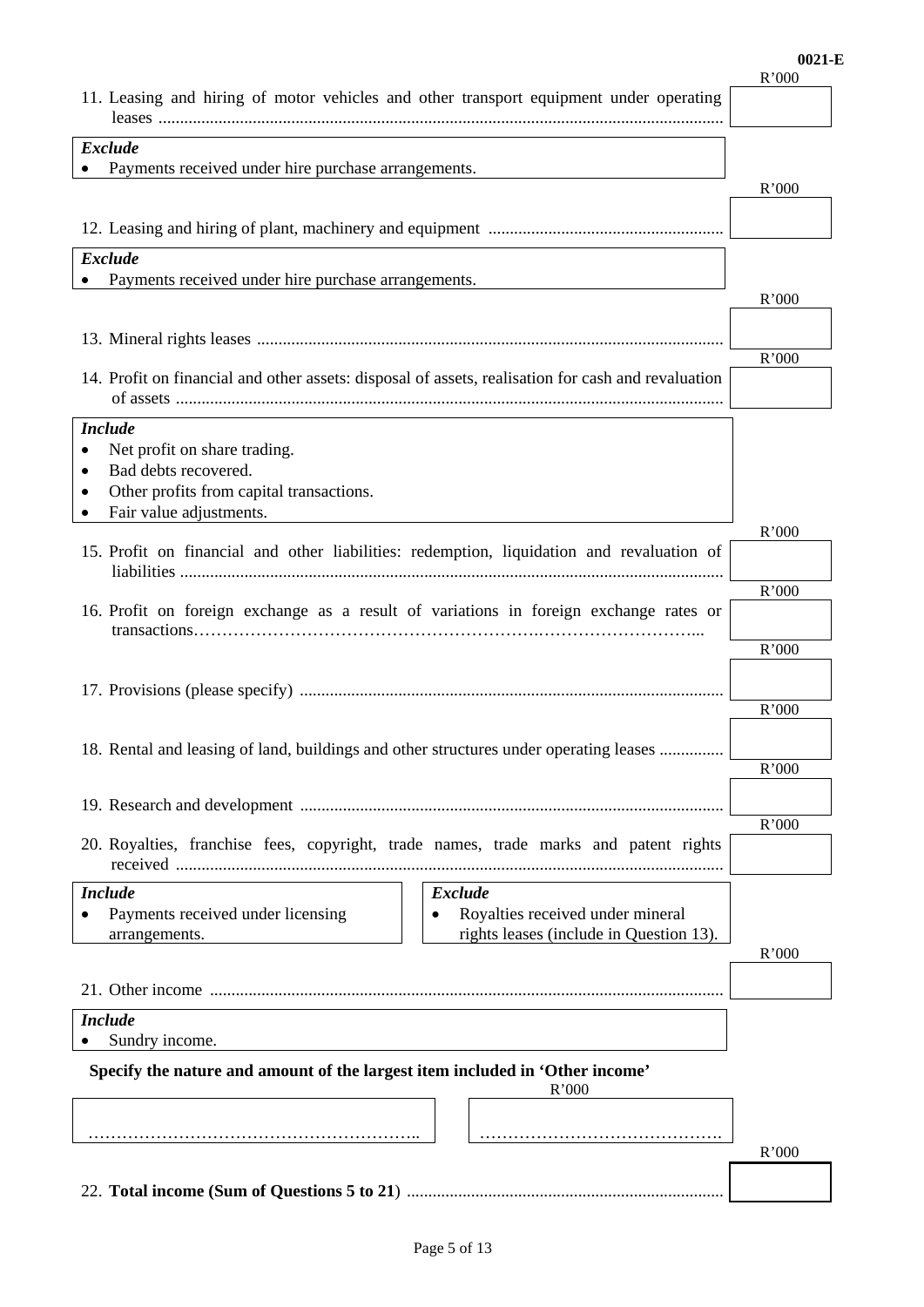# **Part 4 – Inventory**

# **Opening values**

|  |                                                                                         | R'000 |
|--|-----------------------------------------------------------------------------------------|-------|
|  | 23. Raw materials or materials for processing, packaging materials, fuel (for own use), |       |
|  |                                                                                         |       |
|  |                                                                                         | R'000 |
|  |                                                                                         |       |
|  |                                                                                         |       |
|  |                                                                                         | R'000 |
|  |                                                                                         |       |
|  |                                                                                         |       |
|  |                                                                                         | R'000 |
|  |                                                                                         |       |
|  | 26. Finished goods not produced by this enterprise, but purchased for resale            |       |
|  |                                                                                         | R'000 |
|  |                                                                                         |       |
|  |                                                                                         |       |
|  |                                                                                         |       |

### **Closing values**

|                                                                                         | R'000 |
|-----------------------------------------------------------------------------------------|-------|
| 28. Raw materials or materials for processing, packaging materials, fuel (for own use), |       |
|                                                                                         | R'000 |
|                                                                                         |       |
|                                                                                         | R'000 |
|                                                                                         |       |
|                                                                                         | R'000 |
| 31. Finished goods not produced by this enterprise, but purchased for resale            |       |
|                                                                                         | R'000 |
|                                                                                         |       |

# **Part 5 - Expenditure items**

|                                                                                                                                                                         |                                                                                                                                                                                                                            | R'000 |
|-------------------------------------------------------------------------------------------------------------------------------------------------------------------------|----------------------------------------------------------------------------------------------------------------------------------------------------------------------------------------------------------------------------|-------|
|                                                                                                                                                                         |                                                                                                                                                                                                                            |       |
| <i>Include</i>                                                                                                                                                          | <b>Exclude</b>                                                                                                                                                                                                             |       |
| Raw materials, components and<br>consumables.                                                                                                                           | Subcontract and commission<br>expenses (include in Question 66).                                                                                                                                                           |       |
| Fuel and spare parts for vehicles if part<br>of operating expenditure, e.g. forklifts,<br>mobile plant, quarry dump trucks, freight                                     | Motor vehicle running expenses,<br>$\bullet$<br>including parts and fuel <b>unless part</b><br>of operating expenditure (include in                                                                                        |       |
| and cargo.<br>Goods for resale.<br>Purchases and transfers-in of finished<br>goods, intermediate products and<br>partially completed goods from related<br>enterprises. | Question 53).<br>Purchases of materials capitalised for<br>$\bullet$<br>"capital work done" by own<br>employees (include in Question 101).<br>Containers and packaging materials<br>$\bullet$<br>(include in Question 40). |       |
|                                                                                                                                                                         |                                                                                                                                                                                                                            | R'000 |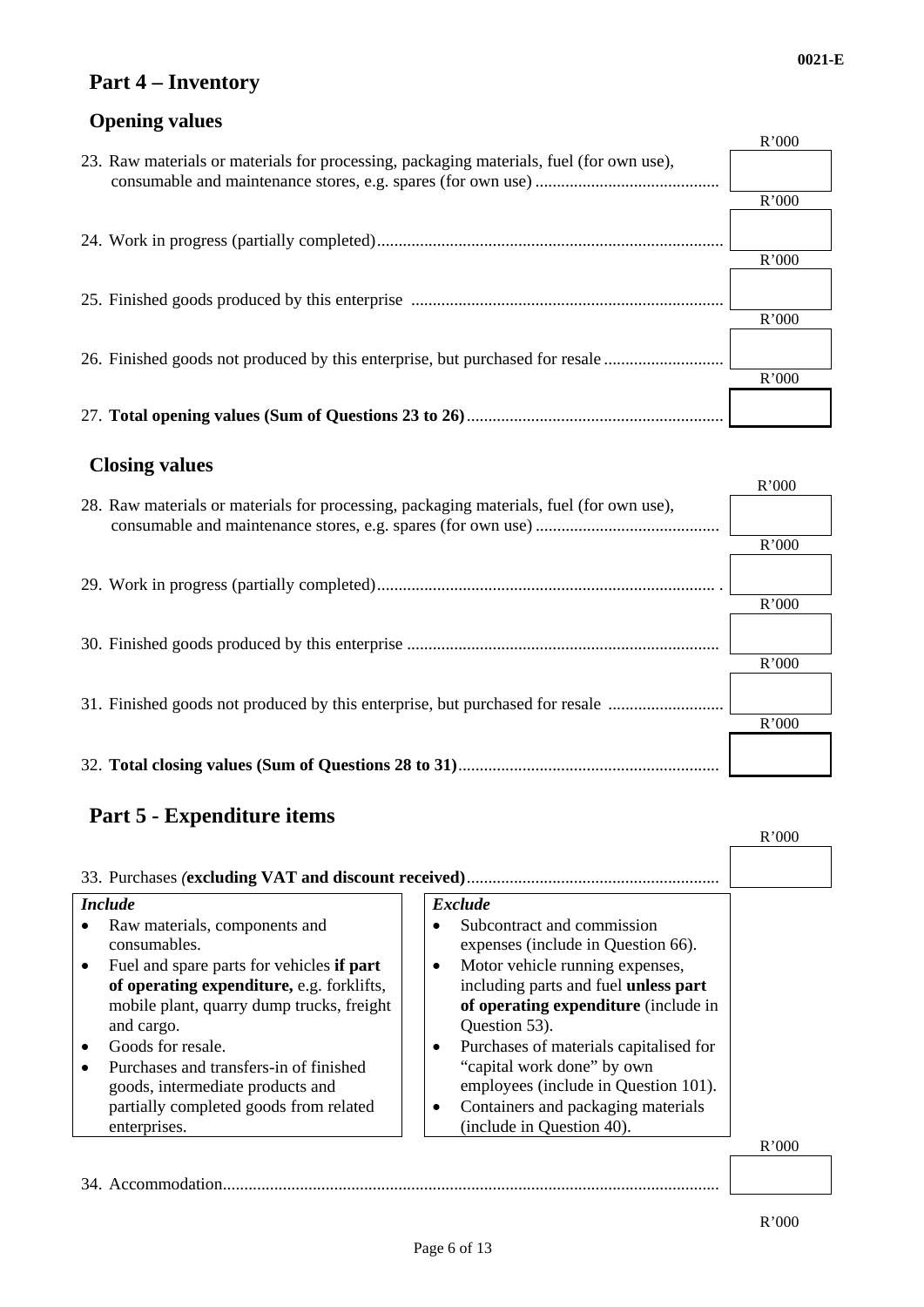| <b>Include</b>                                                                         |                                                    |       |
|----------------------------------------------------------------------------------------|----------------------------------------------------|-------|
| • Marketing costs.                                                                     |                                                    |       |
| • Promotions and samples.                                                              |                                                    |       |
|                                                                                        |                                                    | R'000 |
|                                                                                        |                                                    |       |
|                                                                                        |                                                    | R'000 |
|                                                                                        |                                                    |       |
|                                                                                        |                                                    |       |
|                                                                                        |                                                    | R'000 |
|                                                                                        |                                                    |       |
|                                                                                        |                                                    |       |
|                                                                                        |                                                    | R'000 |
|                                                                                        |                                                    |       |
|                                                                                        |                                                    |       |
|                                                                                        |                                                    | R'000 |
|                                                                                        |                                                    |       |
|                                                                                        |                                                    | R'000 |
|                                                                                        |                                                    |       |
|                                                                                        |                                                    |       |
| <b>Exclude</b>                                                                         |                                                    |       |
| Amortisation on intangible assets (include in Question 36).                            |                                                    |       |
| • Accumulated depreciation.                                                            |                                                    |       |
|                                                                                        |                                                    | R'000 |
|                                                                                        |                                                    |       |
|                                                                                        |                                                    |       |
| <b>Definition</b>                                                                      |                                                    |       |
| Employment costs are payments for ordinary time, standard or agreed hours and overtime |                                                    |       |
| hours during the financial year for all permanent, temporary, casual, managerial and   |                                                    |       |
| executive employers and employees, before taxation and other deductions.               |                                                    |       |
| <b>Include</b>                                                                         | <b>Exclude</b>                                     |       |
| Salaries and/or fees paid to directors,                                                | Payments to subcontractors and                     |       |
| executives and managers.                                                               | consultants who are self-employed                  |       |
| Commission paid if a retainer, wage or<br>$\bullet$                                    | and not part of this enterprise (include           |       |
| salary was also paid.                                                                  | in Question 66).                                   |       |
| Employer's contribution to pension,<br>٠                                               | Commission where a retainer, wage<br>$\bullet$     |       |
| provident, medical aid, sick pay and                                                   | or salary was not paid.                            |       |
| other funds, e.g. Unemployment                                                         | Payments paid from abroad to<br>$\bullet$          |       |
| Insurance Fund and Compensation Fund.                                                  | employers or employees based in                    |       |
| Payments paid from South Africa to<br>٠                                                |                                                    |       |
|                                                                                        | South Africa.                                      |       |
| employees based abroad.                                                                | Severance, termination and<br>$\bullet$            |       |
| Payments for all types of leave.                                                       | redundancy payments (include in                    |       |
| Fringe benefits paid in cash, e.g. housing,<br>$\bullet$                               | Question 64).                                      |       |
| mortgage and rent subsidies, transport                                                 | Reimbursement of expenses, e.g.<br>$\bullet$       |       |
| and cellular phone allowances.                                                         | travel, entertainment, meals and other             |       |
| Allowances and penalty payments.<br>٠                                                  | expenses.                                          |       |
| Bonuses.                                                                               | The imputed value of fringe benefits.<br>$\bullet$ |       |
| Employee share-based payment                                                           | Tax on fringe benefits.                            |       |
| expenses.                                                                              |                                                    | R'000 |

43. Entertainment........................................................................................................................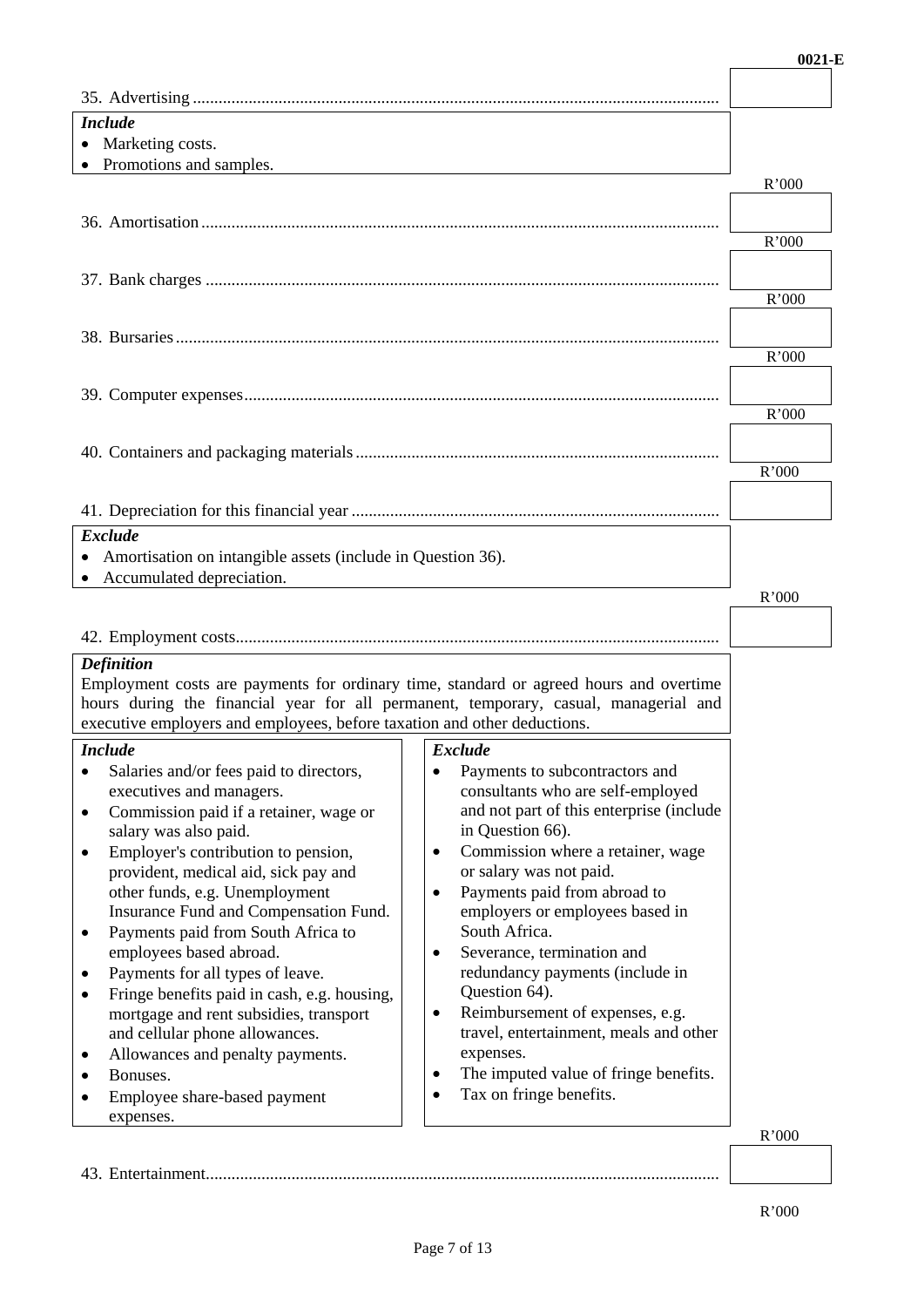|           |                                                                                           |                                                    | R'000 |
|-----------|-------------------------------------------------------------------------------------------|----------------------------------------------------|-------|
|           |                                                                                           |                                                    |       |
|           |                                                                                           |                                                    | R'000 |
|           |                                                                                           |                                                    |       |
|           |                                                                                           |                                                    | R'000 |
|           |                                                                                           |                                                    |       |
|           |                                                                                           |                                                    |       |
|           | <b>Include</b>                                                                            | <b>Exclude</b>                                     |       |
|           | Interest on bank loans.<br>Interest on loans made to this enterprise                      | Other bank charges. (include in<br>Question 37)    |       |
|           | from related and unrelated enterprises.                                                   | Capital repayments.<br>$\bullet$                   |       |
| ٠         | Interest paid in respect of finance leases.                                               |                                                    |       |
| ٠         | Interest paid on loans from partners.                                                     |                                                    |       |
| ٠         | Expenses associated with discounted                                                       |                                                    |       |
|           | bills.                                                                                    |                                                    |       |
|           | Interest on debentures.<br>Interest on derivatives.                                       |                                                    |       |
|           |                                                                                           |                                                    | R'000 |
|           | 48. Leasing and hiring of plant, machinery, equipment and vehicles under operating leases |                                                    |       |
|           | <b>Exclude</b>                                                                            |                                                    |       |
|           | Rental on land and buildings (include in Question 59).                                    |                                                    |       |
|           | 49. Losses on financial and other assets: disposal of assets, realisation for cash and    |                                                    | R'000 |
|           | <b>Include</b>                                                                            |                                                    |       |
| $\bullet$ | Provision for bad debt and bad debt written off.                                          |                                                    |       |
| $\bullet$ | Assets written off.                                                                       |                                                    |       |
|           | Losses on share trading.                                                                  |                                                    |       |
| ٠         | Impairment of assets.                                                                     |                                                    | R'000 |
|           | 50. Losses on financial and other liabilities: redemption, liquidation and revaluation of |                                                    |       |
|           |                                                                                           |                                                    |       |
|           | 51. Losses on foreign exchange as a result of variations in foreign exchange rates or     |                                                    | R'000 |
|           |                                                                                           |                                                    |       |
|           |                                                                                           |                                                    | R'000 |
|           |                                                                                           |                                                    |       |
|           |                                                                                           |                                                    | R'000 |
|           |                                                                                           |                                                    |       |
|           | <b>Include</b>                                                                            | <b>Exclude</b>                                     |       |
|           | Fuel for motor vehicles.                                                                  | Motor vehicle running expenses,<br>$\bullet$       |       |
|           | Spare parts for repairs done by own                                                       | including parts and fuel if part of                |       |
|           | employees.<br>Licenses for motor vehicles.                                                | operating expenditure (include in<br>Question 33). |       |
|           |                                                                                           |                                                    | R'000 |
|           |                                                                                           |                                                    |       |
|           |                                                                                           |                                                    |       |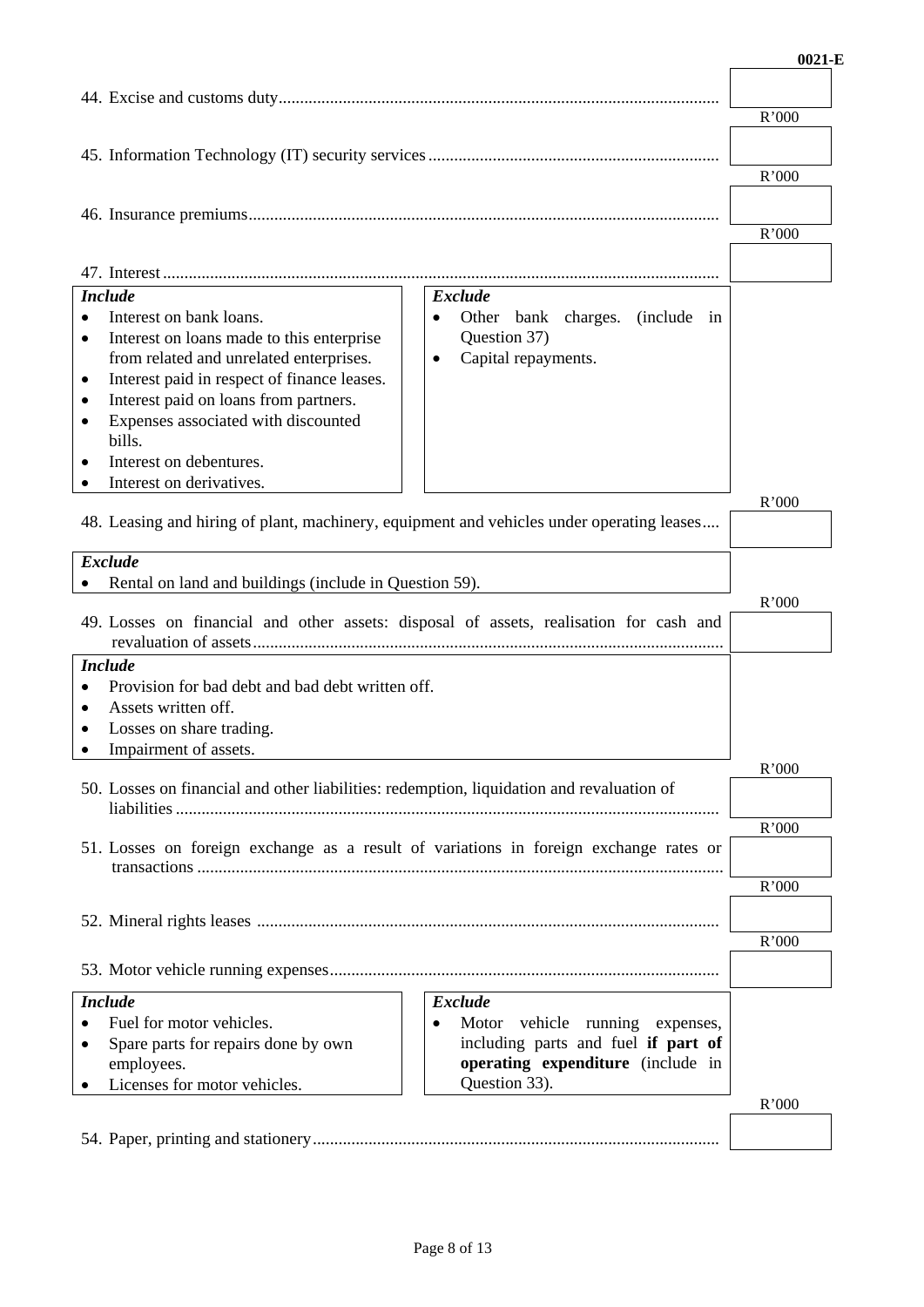### R'000 55. Postal and courier services .................................................................................................. R'000 56. Property tax .......................................................................................................................... R'000 57. Provisions **(please specify)** .................................................................................................. *Include* • Provisions made during the financial year. *Exclude*  • Provision for depreciation (include in Question 41). Provision for bad debts (included in Question 49). R'000 58. Railage and transport-out ...................................................................................................... *Include* • Freight (by rail, road and/or air). • Distribution costs. R'000 59. Rental of land, buildings and other structures ....................................................................... R'000 60. Repair and maintenance ........................................................................................................ *Include* All repairs and maintenance done by outside concerns. R'000 61. Research and development .................................................................................................... R'000 62. Royalties, franchise fees, copyright, trade names, trade marks and patent rights ................ R'000 63. Security services .................................................................................................................. *Exclude* Information Technology (IT) security services (include in Question 45). R'000 64. Severance, termination and redundancy payments ...............................................................  $\overline{R'000}$ 65. Staff training ......................................................................................................................... R'000 66. Subcontractors ...................................................................................................................... *Include* Employment brokers. Commission paid (outside concerns). *Exclude* • Commission paid to own employees (include in Question 42). R'000 67. Telecommunication services ................................................................................................ *Include* Telephone, facsimile, Internet and cellular phone charges. R'000 68. Travelling .............................................................................................................................

#### **0021-E**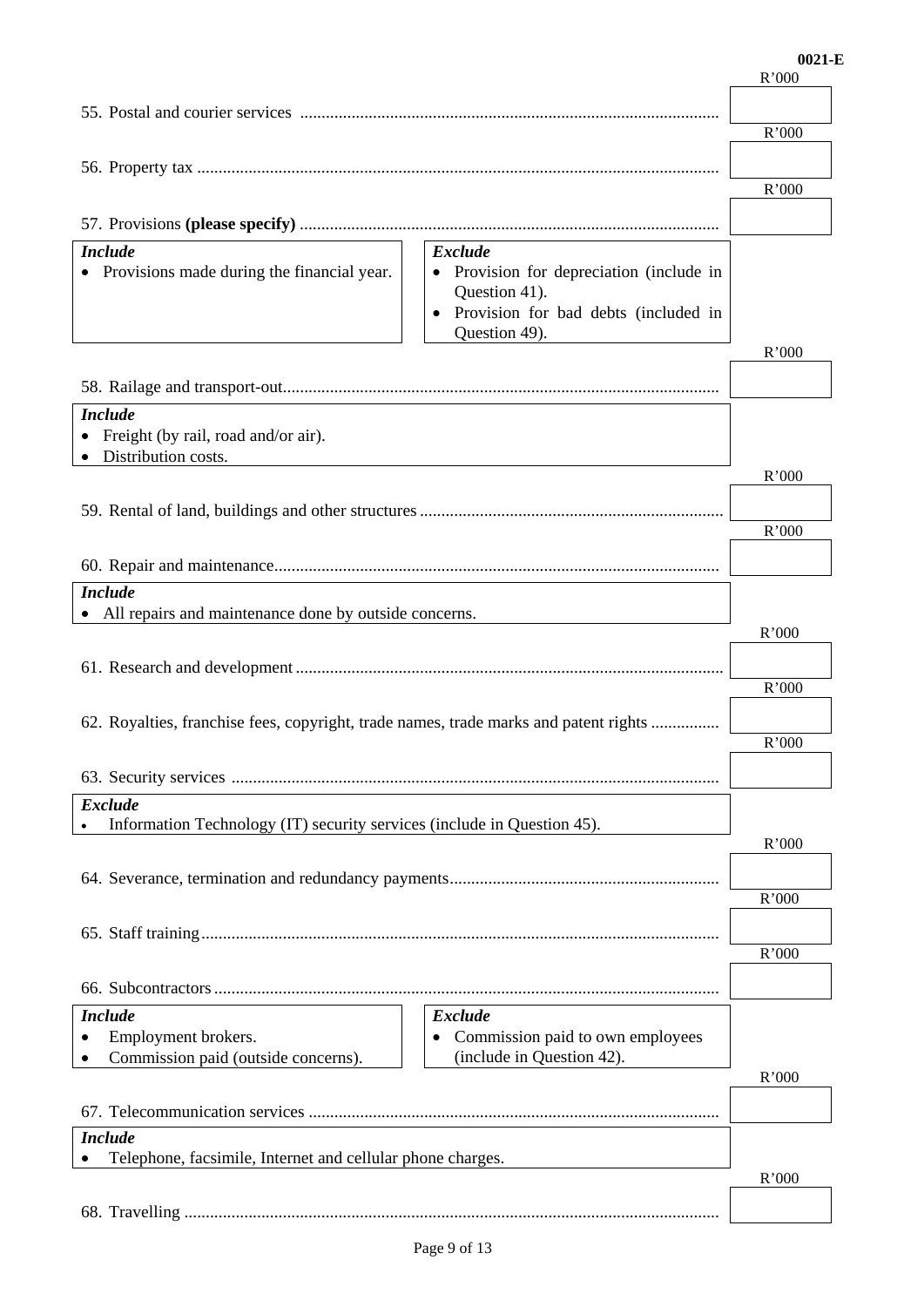R'000

| <b>Exclude</b>                                                                                      |               |       |                |
|-----------------------------------------------------------------------------------------------------|---------------|-------|----------------|
| Property tax (include in Question 56).                                                              |               |       |                |
|                                                                                                     |               | R'000 |                |
|                                                                                                     |               |       |                |
| <b>Include</b>                                                                                      |               |       |                |
| Cleaning.                                                                                           |               |       |                |
| Donations and sponsorships.                                                                         |               |       |                |
| Professional services, e.g. audit and other professional business services, management<br>$\bullet$ |               |       |                |
| fees, administration fees, legal expenses, data processing services, and secretarial fees.          |               |       |                |
| Subscriptions.<br>Staff welfare including amenities (canteen, crèche, gym).                         |               |       |                |
|                                                                                                     |               |       |                |
| Specify the nature and amount of the two largest items included in 'Other expenditure'              | R'000         |       |                |
|                                                                                                     |               |       |                |
|                                                                                                     |               |       |                |
|                                                                                                     |               |       |                |
|                                                                                                     |               | R'000 |                |
|                                                                                                     |               |       |                |
| 71. Total expenditure (Sum of Questions 33 to 70)                                                   |               |       |                |
|                                                                                                     |               |       |                |
| Part 6 - Profit or loss, company tax, dividends and value added tax (VAT)                           |               |       |                |
|                                                                                                     |               | R'000 |                |
| 72. Net profit or loss before tax (Calculation: Question 22 - Question 27 + Question 32             |               |       |                |
|                                                                                                     |               | R'000 |                |
|                                                                                                     |               |       |                |
|                                                                                                     |               |       |                |
|                                                                                                     |               | R'000 |                |
|                                                                                                     |               |       |                |
|                                                                                                     |               | R'000 |                |
|                                                                                                     |               |       |                |
|                                                                                                     |               |       |                |
|                                                                                                     |               | R'000 |                |
|                                                                                                     |               |       |                |
|                                                                                                     |               | R'000 |                |
|                                                                                                     |               |       |                |
|                                                                                                     |               |       |                |
|                                                                                                     |               | R'000 |                |
| 78. VAT payable (Calculation: Question 76 - Question 77 = Question 78)                              |               |       |                |
|                                                                                                     |               |       |                |
|                                                                                                     |               | Yes   | N <sub>o</sub> |
|                                                                                                     |               | Year  |                |
|                                                                                                     |               |       |                |
|                                                                                                     |               |       |                |
| 81. What was the total value of share-based payments received by employees during this              |               | R'000 |                |
|                                                                                                     |               |       |                |
|                                                                                                     |               |       |                |
|                                                                                                     | Page 10 of 13 |       |                |

69. Water and electricity services ..............................................................................................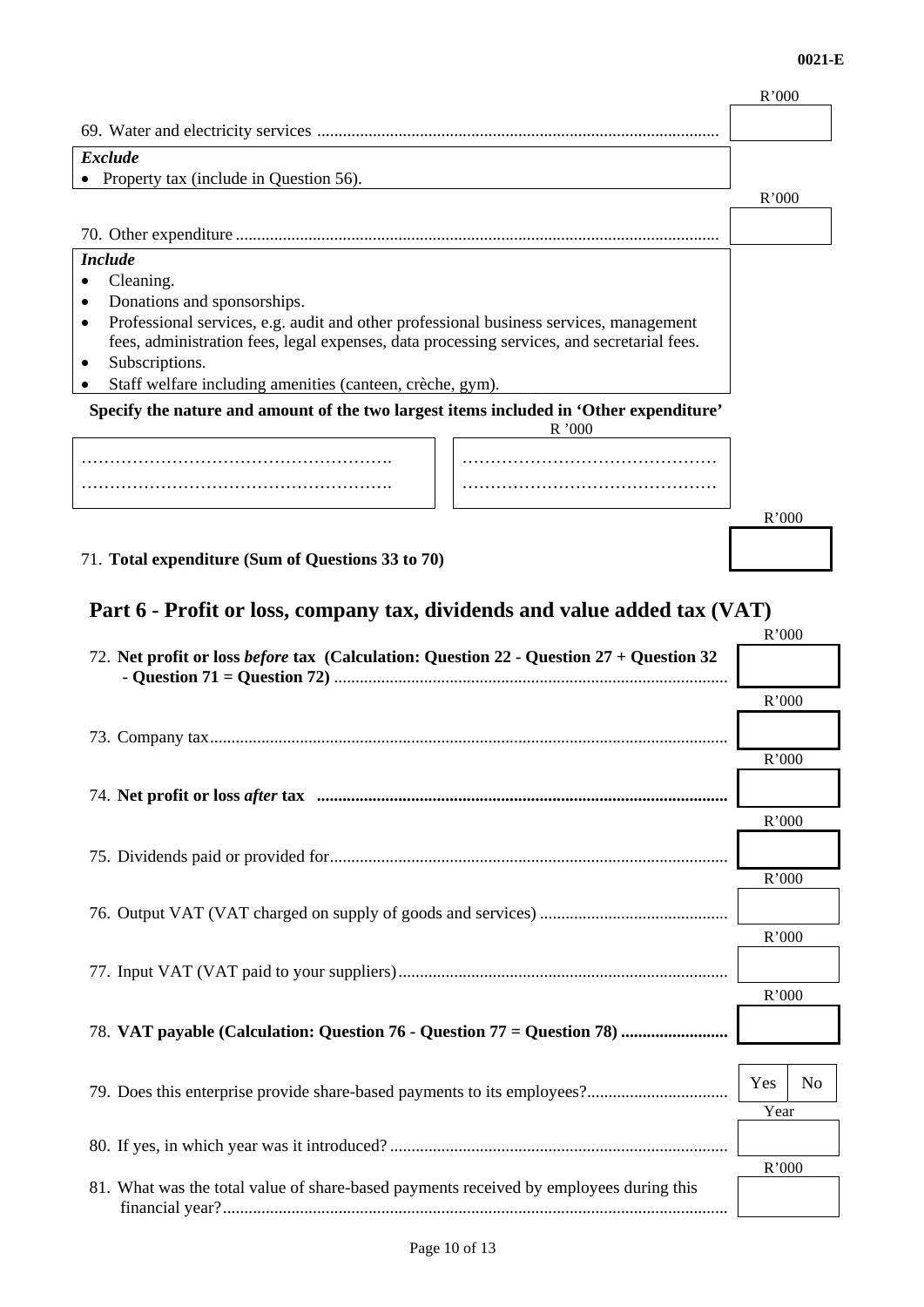## **Part 7 – Balance sheet**

# **Assets**

### **Non-current assets**

|                                                                                             |       | R'000 |
|---------------------------------------------------------------------------------------------|-------|-------|
| 82. Property, plant and equipment and intangible assets (must correspond with Question 101) |       |       |
|                                                                                             |       |       |
|                                                                                             |       | R'000 |
|                                                                                             |       |       |
|                                                                                             | R'000 |       |
|                                                                                             |       |       |
| 83.1                                                                                        |       |       |
|                                                                                             | R'000 |       |
| 83.2                                                                                        |       |       |
|                                                                                             | R'000 |       |
|                                                                                             |       |       |
| 83.3                                                                                        |       |       |
|                                                                                             | R'000 |       |
| 83.4                                                                                        |       |       |
|                                                                                             |       | R'000 |
|                                                                                             |       |       |
|                                                                                             |       |       |
|                                                                                             |       | R'000 |
|                                                                                             |       |       |
|                                                                                             |       |       |
| <b>Current assets</b>                                                                       |       |       |
|                                                                                             |       | R'000 |
|                                                                                             |       |       |
|                                                                                             |       |       |
|                                                                                             |       | R'000 |
|                                                                                             |       |       |
|                                                                                             |       | R'000 |
|                                                                                             |       |       |
|                                                                                             |       |       |
|                                                                                             |       | R'000 |
|                                                                                             |       |       |
|                                                                                             | R'000 |       |
| 89.1                                                                                        |       |       |
|                                                                                             | R'000 |       |
|                                                                                             |       |       |
| 89.2                                                                                        |       |       |
|                                                                                             | R'000 |       |
| 89.3                                                                                        |       |       |
|                                                                                             |       | R'000 |
|                                                                                             |       |       |
|                                                                                             |       |       |
|                                                                                             |       | R'000 |
|                                                                                             |       |       |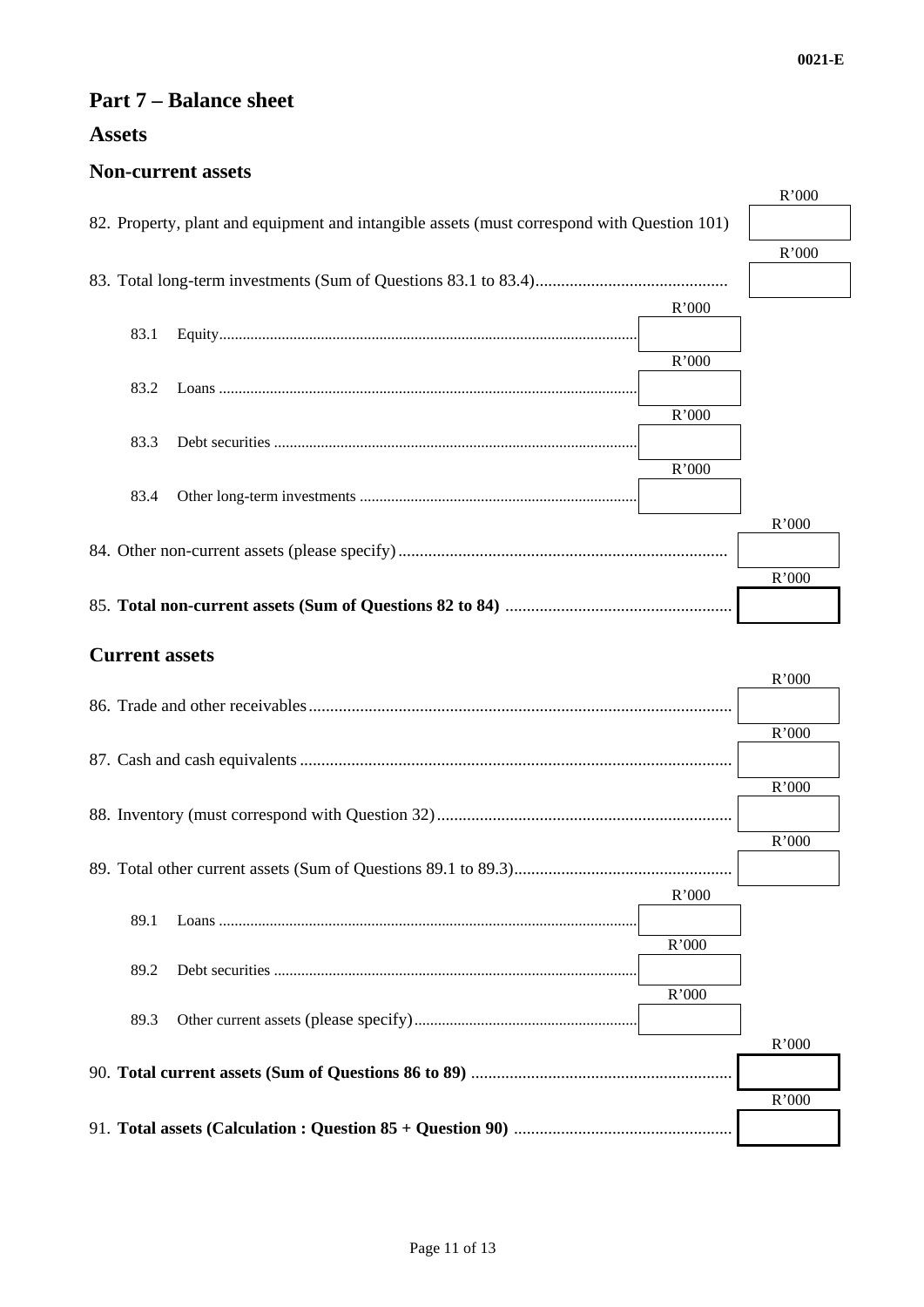## **Equity and liabilities**

|                      | ${\rm R^2000}$ |
|----------------------|----------------|
|                      |                |
|                      |                |
| <b>Include</b>       |                |
| • Minority interest. |                |

### **Non-current liabilities**

| R'000 |
|-------|
|       |
| R'000 |
|       |
| R'000 |
|       |

### **Current liabilities**

|                                                                                                 | R'000 |  |
|-------------------------------------------------------------------------------------------------|-------|--|
|                                                                                                 |       |  |
|                                                                                                 | R'000 |  |
|                                                                                                 |       |  |
|                                                                                                 | R'000 |  |
|                                                                                                 |       |  |
| R'000                                                                                           |       |  |
| 98.1                                                                                            |       |  |
| R'000                                                                                           |       |  |
| 98.2                                                                                            |       |  |
| R'000                                                                                           |       |  |
| 98.3                                                                                            |       |  |
|                                                                                                 | R'000 |  |
|                                                                                                 |       |  |
|                                                                                                 | R'000 |  |
| 100. Total equity and liabilities (Calculation: Question $92 +$ Question $95 +$ Question $99$ ) |       |  |
| <b>Note</b>                                                                                     |       |  |
| Total assets (Question 91) must equal total equity and liabilities (Question 100).              |       |  |

# **Part 8 - Carrying value of property, plant and equipment and intangible assets**

- *Notes*
- The value of land and buildings must be shown separately and should be estimated, if necessary. (Exclude own private dwelling or living unit thereof).
- Purchases of land and existing buildings and used and/or new plant, machinery and vehicles, should be included in column (c).
- Major improvements, additions or extensions to property, plant and machinery, transport equipment and structures, which improve their performances and increase their capacity or prolong their expected working lives, count as fixed capital formation and should be included in column (c).
- Intangible assets are identifiable non-monetary assets without physical substance.